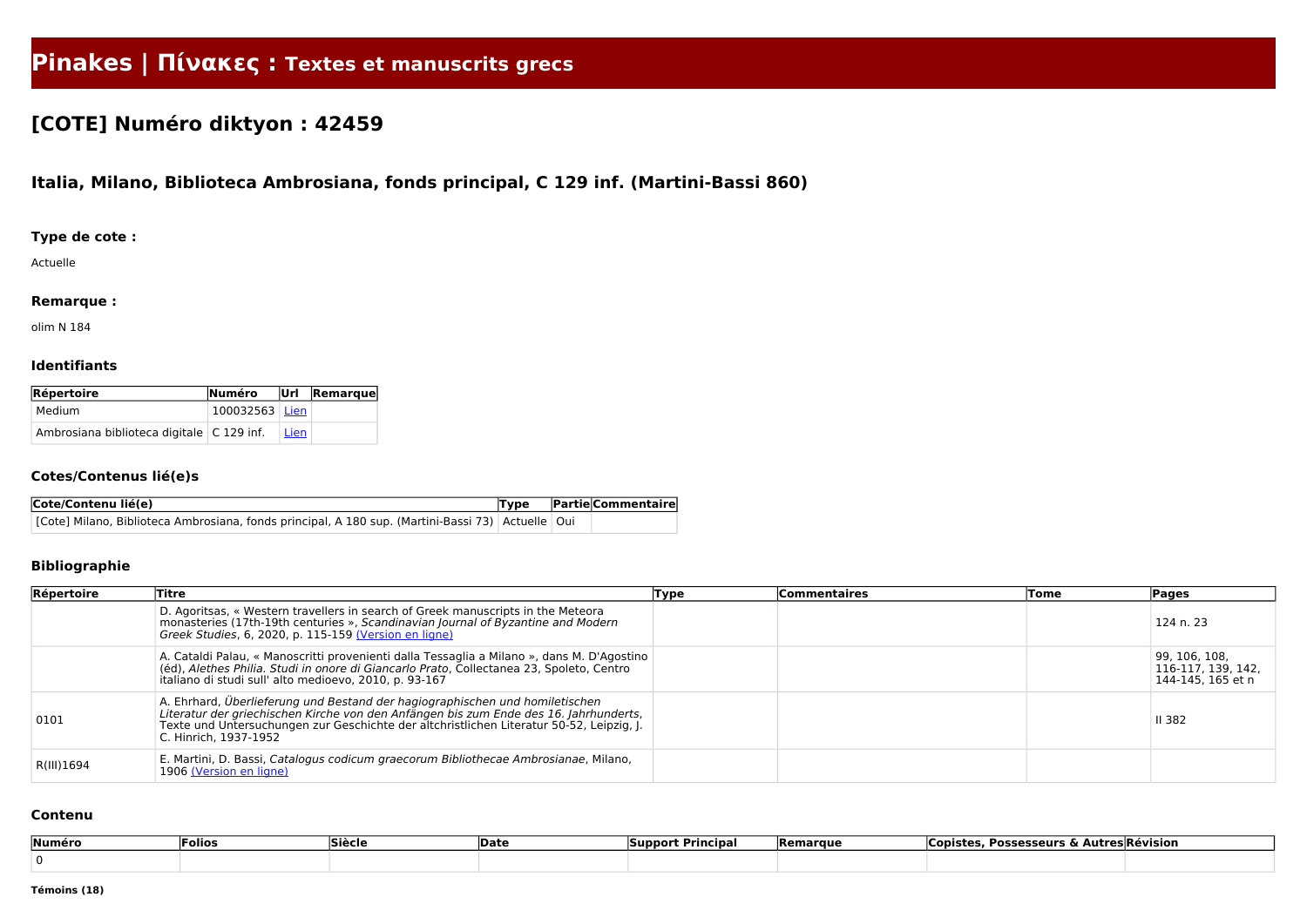| Folios      | <b>Auteur</b>            | <b>Oeuvre</b>                                                                         | <b>Identifiant</b>                                | <b>Recension</b><br>ou partie                       | <b>BHG</b> | Date Lit. | Siècle | Date | Commentaire                                                                                                                                               | Contenu                                                                                                                                 | Rev.           | <b>Biblio.</b>        |
|-------------|--------------------------|---------------------------------------------------------------------------------------|---------------------------------------------------|-----------------------------------------------------|------------|-----------|--------|------|-----------------------------------------------------------------------------------------------------------------------------------------------------------|-----------------------------------------------------------------------------------------------------------------------------------------|----------------|-----------------------|
| $001r-v$    | Apocrypha                | Apocrypha Noui<br>Testamenti                                                          |                                                   |                                                     | 1835       |           | 13     |      | Commentarius<br>metaphrasticus<br>in Thomam<br>apostolum<br>$(CANT 248)$ ;<br>fragmentum;<br>inc. mut.; finis<br>textus vide<br>codex A 180<br>sup., f. 1 | <b>Incipit</b><br>ΚΑΙ ΤΩΝ ΚΑΤΩ<br>ΘΑΥΜΑΤΩΝ ΘΕΑΤΑΣ<br>ΕΚΕΙΝΟΥΣ<br>ΑΠΕΡΓΑΖΟΜΕΝΟΣ                                                          |                | $\bullet$ R(III)1699a |
| $002r-v$    | Hagiographica            | Sergius et<br>Bacchus mm. in<br>Syria (SS.),<br>Passio<br>metaphrastica               | • BHG 1625                                        |                                                     | 1625       |           | 13     |      | Excerptum, vide<br>reliquum textus<br>in cod. A 180<br>sup.                                                                                               |                                                                                                                                         |                | $\bullet$ R(III)1699a |
| 003-4       | Hagiographica            | Ananias<br>apostolus m.<br>$(S1)$ , Passio<br>metaphrastica                           | ● BHG 0076                                        |                                                     | 0076       |           | 13     |      |                                                                                                                                                           |                                                                                                                                         |                | $\bullet$ R(III)1699a |
| 004v-8v     | Hagiographica            | Cyprianus<br>magus<br>Antiochenus et<br>lustina mm.<br>(SS.), Passio<br>metaphrastica | ● BHG 0456                                        |                                                     | 0456       |           | 13     |      | Des. mut. (PG<br>115, 869 C15)                                                                                                                            | <b>Desinit</b><br>έκπέμπει καὶ εἰ<br>προσεχῶς ἀκοῦσαι<br>θελησείας τον<br>τρόπον οἶ[δα                                                  |                | $\bullet$ R(III)1699a |
| 009-12v     | Iohannes<br>Chrysostomus | De ieiunio et<br>eleemosyna                                                           | • CPG 4502<br>· Aldama 217                        | Homilia de<br>paenitentia<br>(CCGV,<br>Appendix 56) |            |           | 11 in. |      | Inc. mut.                                                                                                                                                 | <b>Incipit</b><br>ποταπὴ ἡ τράπεζα<br><b>Desinit</b><br>ύπὲρ δὲ τούτων<br>άπαντες δόξαν<br>άναπέμψωμεν<br>Χριστῷ τῷ ἀληθινῷ<br>Θεῷ ἡμῶν |                | $\bullet$ R(III)0138  |
| 009-12v     | Iohannes<br>Chrysostomus | De ieiunio et<br>eleemosyna                                                           | $\bullet$ CPG 4502<br>· Aldama 217                |                                                     |            |           | 11 in. |      | Inc. mut.                                                                                                                                                 |                                                                                                                                         |                | $\bullet$ R(III)0138  |
| $012v-16$   | Iohannes<br>Chrysostomus | De eleemosyna                                                                         | $\bullet$ CPG 4618<br>● BHG 0939u<br>· Aldama 296 |                                                     | 0939u      |           | 11 in. |      | Cum lacuna                                                                                                                                                |                                                                                                                                         |                | $\bullet$ R(III)1699a |
| $016 - 22v$ | Iohannes<br>Chrysostomus | De Lazaro<br>concio 5                                                                 | $\bullet$ CPG<br>4329.05<br>• BHG 2103i           |                                                     | 2103i      |           | 11 in. |      | des. mut. (PG<br>48, 1024, lin. 5)                                                                                                                        | <b>Desinit</b><br>καὶ μετὰ το[σαύτην                                                                                                    | · Bollandistes | $\bullet$ R(III)1699a |
| 023         | Iohannes<br>Chrysostomus | In Publicanum<br>et Pharisaeum                                                        | • CPG 4591                                        |                                                     |            |           | 11 in. |      | Inc. mut. (PG<br>59, col. 599, lin.<br>15)                                                                                                                | Incipit<br>EAYJTON<br>ΤΑΠΕΙΝΩΣΑΣ                                                                                                        |                | $\bullet$ R(III)0138  |